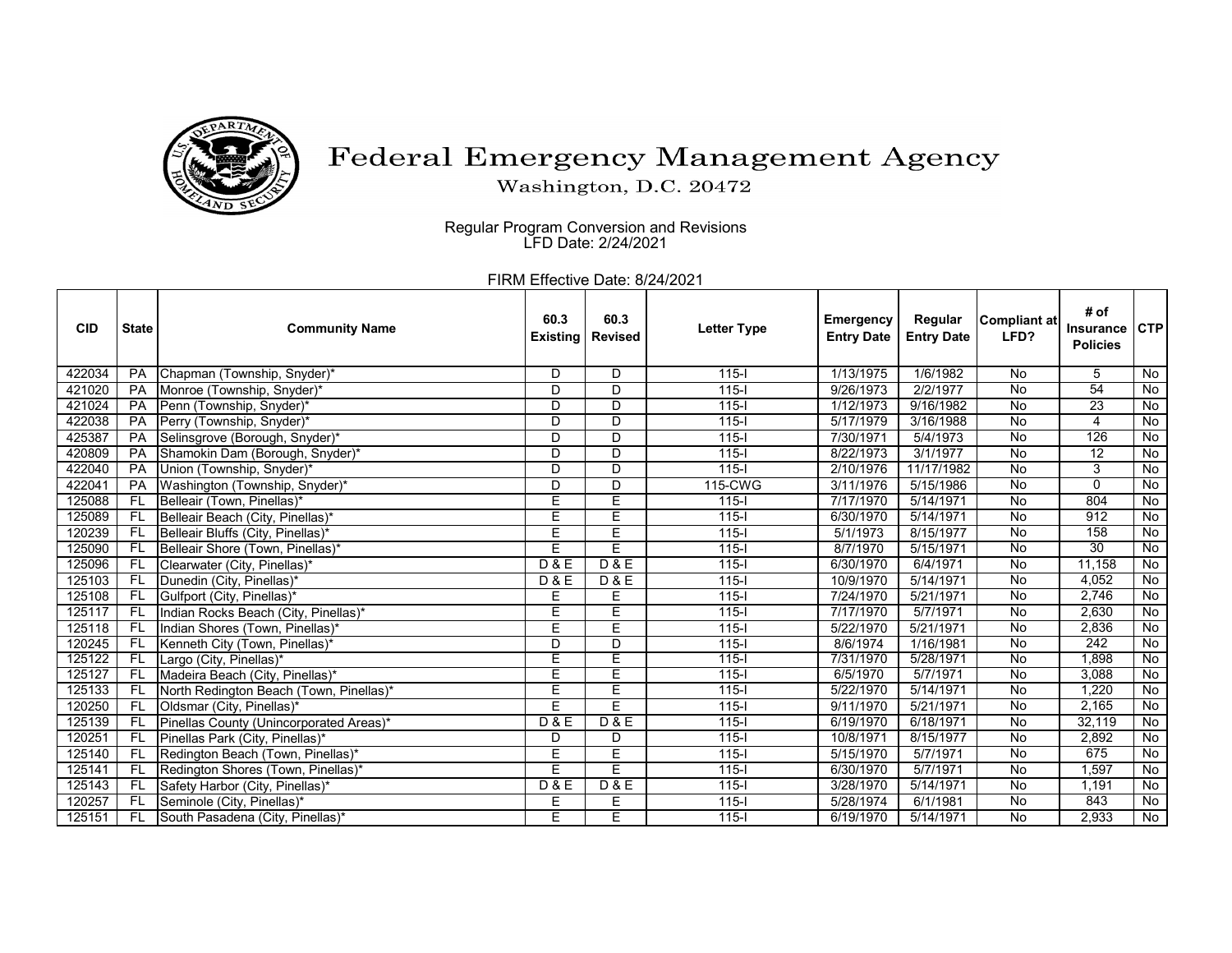| <b>CID</b> | <b>State</b>           | <b>Community Name</b>                      | 60.3<br><b>Existing</b> | 60.3<br><b>Revised</b>  | <b>Letter Type</b>                | Emergency<br><b>Entry Date</b> | Regular<br><b>Entry Date</b> | <b>Compliant at</b><br>LFD? | # of<br>Insurance<br><b>Policies</b> | CTP                |
|------------|------------------------|--------------------------------------------|-------------------------|-------------------------|-----------------------------------|--------------------------------|------------------------------|-----------------------------|--------------------------------------|--------------------|
| 125149     | FL.                    | St. Pete Beach (City, Pinellas)*           | Е                       | E                       | $115 -$                           | 5/22/1970                      | 5/14/1971                    | No                          | 6,503                                | $\overline{N}$     |
| 125148     | FL                     | St. Petersburg (City, Pinellas)*           | <b>D&amp;E</b>          | D & E                   | $115 -$                           | 6/19/1970                      | 5/28/1971                    | $\overline{N}$              | 34,650                               | No                 |
| 120259     | FL.                    | Tarpon Springs (City, Pinellas)*           | <b>D&amp;E</b>          | <b>D&amp;E</b>          | $115 -$                           | 7/24/1970                      | 5/14/1971                    | No                          | 3,349                                | No                 |
| 125153     | FL                     | Treasure Island (City, Pinellas)*          | Е                       | Е                       | $\frac{115}{1}$                   | 6/30/1970                      | 5/7/1971                     | $\overline{No}$             | 4,818                                | No                 |
| 261271     | MI                     | Amber (Township, Mason)**                  | $\overline{B}$          | $\overline{B}$          | 115-CWG                           | N/A                            | 8/15/2014                    | $\overline{N}$              | 0                                    | $\overline{N}$     |
| 260481     | MI                     | Benona (Township, Oceana)**                | C                       | E                       | $115 -$                           | 8/26/1981                      | 8/1/1986                     | $\overline{N}$              | $\overline{7}$                       | No                 |
| 260482     | MI                     | Claybanks (Township, Oceana)**             | $\overline{\mathsf{c}}$ | E                       | $115 - 1$                         | 7/21/1986                      | 3/18/1987                    | $\overline{N}$              | $\overline{0}$                       | No                 |
| 260301     | MI                     | Golden (Township, Oceana)**                | $\overline{\text{c}}$   | E                       | $115 -$                           | 7/17/1974                      | 9/1/1986                     | $\overline{No}$             | $\overline{13}$                      | $\overline{N_{0}}$ |
| 261277     | MI                     | Grant (Township, Mason)**                  | $\mathsf{C}$            | E                       | $115NP+$                          | N/A                            | N/A                          | <b>No</b>                   | $\overline{0}$                       | No                 |
| 261800     | MI                     | Grant (Township, Oceana)**                 | N/A                     | A                       | 115-NP-CWG (NSFHA) <sup>+++</sup> | N/A                            | N/A                          | <b>No</b>                   | $\overline{0}$                       | <b>No</b>          |
| 260134     | MI                     | Hamlin (Township, Mason)**                 | C                       | $\overline{E}$          | $\overline{115-1}$                | 7/2/1975                       | 12/17/1987                   | $\overline{No}$             | $\overline{22}$                      | No                 |
| 260484     | MI                     | Hart (City, Oceana)**                      | $\overline{B}$          | $\overline{\mathsf{B}}$ | 115-CWG                           | 4/8/1976                       | 9/1/1986                     | <b>No</b>                   | $\overline{0}$                       | $\overline{No}$    |
| 260777     | <b>MI</b>              | Hart (Township, Oceana)**                  | B                       | B                       | 115NP-CWG <sup>+</sup>            | 9/26/1986                      | 1/16/1987                    | <b>No</b>                   | $\overline{0}$                       | <b>No</b>          |
| 260581     | $\overline{M}$         | Ludington (City, Mason)**                  | C                       | Ē                       | $115 -$                           | 5/27/2014                      | 7/16/2014                    | <b>No</b>                   | 6                                    | $\overline{N}$     |
| 260183     | MI                     | Pentwater (Township, Oceana)**             | $\overline{\text{c}}$   | Ē                       | $\overline{115-1}$                | 7/23/1973                      | 3/1/1978                     | $\overline{N}$              | $\overline{10}$                      | No                 |
| 260277     | MI                     | Pentwater (Village, Oceana)**              | $\overline{\text{c}}$   | Ē                       | $\overline{115-1}$                | 9/25/1973                      | 5/15/1978                    | No                          | $\overline{30}$                      | $\overline{N}$     |
| 260582     | MI                     | Pere Marquette (Charter Township, Mason)** | $\overline{\text{c}}$   | Ē                       | $115 -$                           | 10/9/1975                      | 7/3/1985                     | $\overline{N_{0}}$          | $\overline{33}$                      | No                 |
| 261279     | <b>MI</b>              | Riverton (Township, Mason)**               | B                       | B                       | 115NP-CWG <sup>+</sup>            | N/A                            | N/A                          | <b>No</b>                   | $\overline{0}$                       | <b>No</b>          |
| 261874     | MI                     | Rothbury (Village, Oceana)**               | N/A                     | $\overline{A}$          | 115-NP-CWG (NSFHA) <sup>+++</sup> | N/A                            | N/A                          | <b>No</b>                   | $\overline{0}$                       | <b>No</b>          |
| 261871     | MI                     | Shelby (Township, Oceana)**                | N/A                     | $\overline{A}$          | 115-NP-CWG (NSFHA) <sup>+++</sup> | N/A                            | N/A                          | <b>No</b>                   | $\overline{0}$                       | <b>No</b>          |
| 261872     | MI                     | Shelby (Village, Oceana)**                 | N/A                     | $\mathsf{A}$            | 115-NP-CWG (NSFHA) <sup>+++</sup> | N/A                            | N/A                          | <b>No</b>                   | $\overline{0}$                       | <b>No</b>          |
| 260307     | M <sub>l</sub>         | Summit (Township, Mason)                   | C                       | E                       | $115 -$                           | 9/27/1974                      | 12/17/1987                   | $\overline{No}$             | $\overline{5}$                       | No                 |
| 261283     | MI                     | Victory (Township, Mason)**                | $\overline{A}$          | A                       | 115-CWG (NSFHA) <sup>++</sup>     | N/A                            | 4/13/2018                    | <b>No</b>                   | $\overline{0}$                       | No                 |
| 261868     | <b>MI</b>              | Weare (Township, Oceana)**                 | $\overline{C}$          | $\overline{B}$          | $115NP+$                          | N/A                            | N/A                          | <b>No</b>                   | $\overline{0}$                       | <b>No</b>          |
| 200351     | KS                     | Alma (City, Wabaunsee)**                   | B                       | $\overline{B}$          | $115 -$                           | N/A                            | 5/16/2007                    | No                          | 0                                    | Yes                |
| 200380     | <b>KS</b>              | Alta Vista (City, Wabaunsee)**             | B                       | B                       | $115-NP+$                         | N/A                            | N/A                          | <b>No</b>                   | $\overline{0}$                       | Yes                |
| 200493     | KS                     | Eskridge (City, Wabaunsee)**               | B                       | B                       | $115 -$                           | 9/15/1989                      | 12/1/1989                    | $\overline{N}$              | $\mathbf 1$                          | Yes                |
| 200352     | K <sub>S</sub>         | Harveyville (City, Wabaunsee)**            | $\overline{\mathsf{B}}$ | $\overline{\mathsf{B}}$ | $115 -$                           | N/A                            | 5/28/2008                    | No                          | $\overline{0}$                       | Yes                |
| 200436     | <b>KS</b>              | Maple Hill (City, Wabaunsee)**             | $\overline{A}$          | A                       | 115-CWG (NSFHA) <sup>++</sup>     | 9/7/1979                       | 7/20/1984                    | <b>No</b>                   | $\overline{1}$                       | Yes                |
| 200353     | $\overline{\text{KS}}$ | McFarland (City, Wabaunsee)**              | $\overline{B}$          | $\overline{\mathsf{B}}$ | $115 -$                           | N/A                            | 3/12/2007                    | $\overline{No}$             | $\overline{0}$                       | Yes                |
| 200354     | K <sub>S</sub>         | Paxico (City, Wabaunsee)**                 | $\overline{B}$          | $\overline{\text{c}}$   | $115 -$                           | 11/28/1975                     | 1/4/1985                     | $\overline{N}$              | 14                                   | Yes                |
| 200622     | <b>KS</b>              | Wabaunsee County (Unincorported Areas)**   | $\overline{B}$          | $\overline{\mathsf{D}}$ | $\overline{115}$                  | N/A                            | 7/12/2007                    | No                          | $\overline{17}$                      | Yes                |
| 040094     | AZ                     | Chino Valley (Town, Yavapai)**             | $\overline{D}$          | D                       | 115-CWG                           | 6/18/1975                      | 9/1/1981                     | $\overline{N}$              | $\overline{24}$                      | No                 |
| 040061     | AZ                     | Dewey-Humboldt (Town, Yavapai)**           | $\overline{D}$          | $\overline{D}$          | $115 -$                           | N/A                            | 4/11/2008                    | No                          | $\overline{19}$                      | No                 |
| 040098     | AZ                     | Prescott (City, Yavapai)**                 | $\overline{\mathsf{D}}$ | $\overline{\mathsf{D}}$ | 115-CWG                           | 2/25/1972                      | 2/2/1977                     | $\overline{No}$             | 536                                  | $\overline{N}$     |
| 040121     | AZ                     | Prescott Valley (Town, Yavapai)            | $\overline{\mathsf{D}}$ | $\overline{D}$          | $115 -$                           | 3/26/1980                      | 8/16/1982                    | $\overline{N}$              | 82                                   | No                 |
| 040093     | AZ                     | Yavapai County (Unincorporated Areas)**    | D                       | D                       | $115 -$                           | 1/31/1975                      | 9/18/1985                    | $\overline{N}$              | 944                                  | No                 |
| 060385     | CA                     | Ceres (City, Stanislaus)**                 | $\overline{D}$          | D                       | $115 -$                           | N/A                            | 3/7/1997                     | $\overline{N}$              | 8                                    | Yes                |